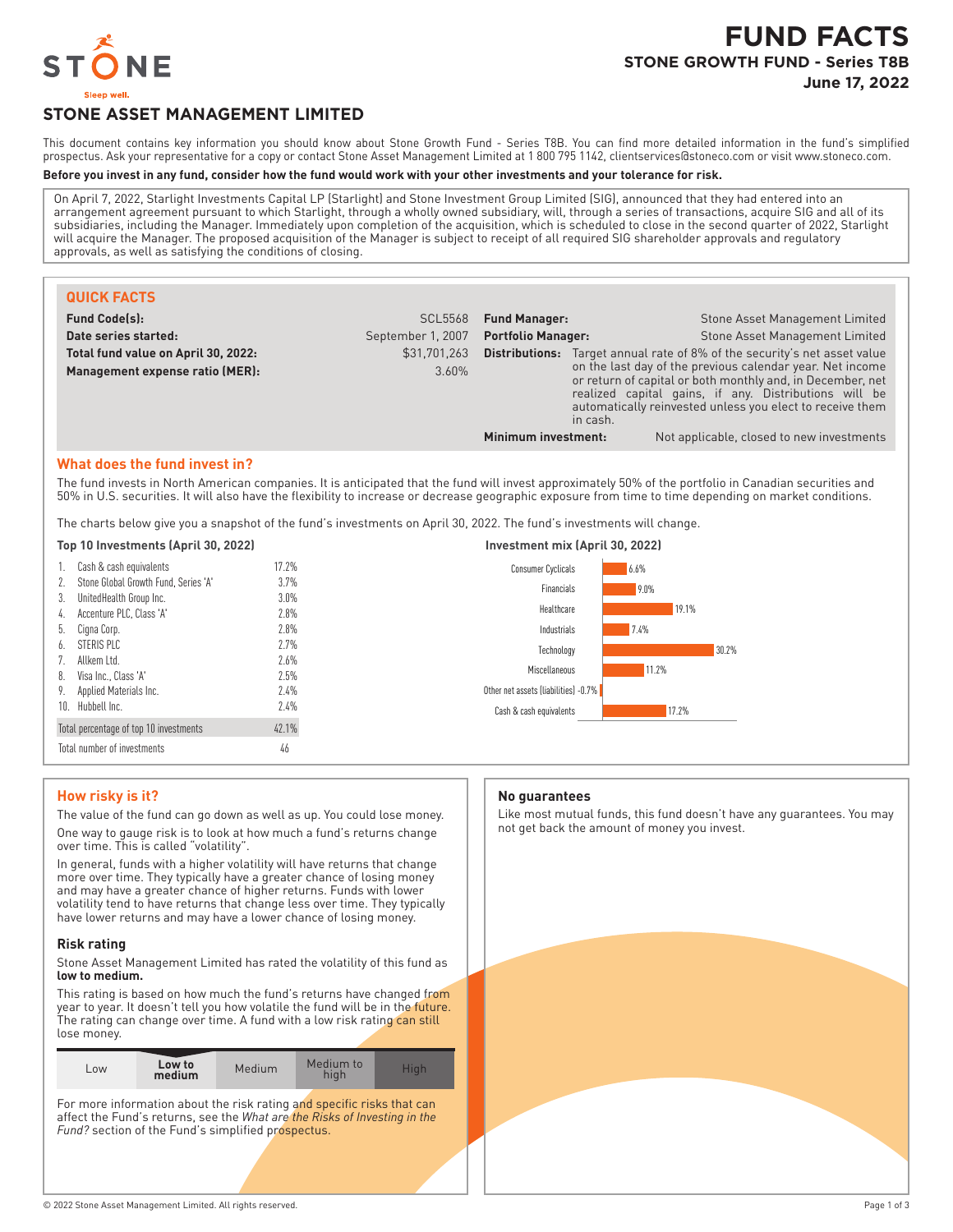

# **STONE GROWTH FUND - Series T8B**

# **How has the fund performed?**

This section tells you how Series T8B securities of the fund has performed over the past 10 years. Returns are after expenses have been deducted. These expenses reduce the fund's returns.

#### **Year-by-year returns**

The bar chart shows how the Series of the fund performed in each of the past 10 years. The fund's Series value has decreased in 1 of the past 10 years. The range of returns and change from year to year can help you assess how risky the Series of the fund has been in the past. It does not tell you how the Series of the fund will perform in the future.



# **Best and worst 3-month returns**

This table shows the best and worst returns for Series T8B securities of the fund in a 3-month period over the past 10 years. The best and worst 3-month returns could be higher or lower in the future. Consider how much of a loss you could afford to take in a short period of time.

|              | Return  | 3 months ending | If you invested \$1,000 at the beginning of the period |
|--------------|---------|-----------------|--------------------------------------------------------|
| Best return  | 16.30%  | June 30, 2020   | Your investment would rise to \$1.163.00.              |
| Worst return | -14 07% | March 31, 2016  | Your investment would drop to \$859.30.                |

#### **Average return**

The annual compound return of the Series of the fund was approximately 9.3% over the past 10 years. If you had invested \$1,000 in the Series of the fund 10 years ago, your investment would now be worth \$2,435.61.

# **Who is this fund for?**

# **This fund is suitable for investors:**

- Seeking capital growth
- With a mid-term to long-term investment horizon with a low to medium risk tolerance

This fund may not be suitable for investors with a short-term investment horizon.

# **A word about tax**

In general, you'll have to pay income tax on any money you make on a fund. How much you pay depends on the tax laws where you live and whether or not you hold the fund in a registered plan such as a Registered Retirement Savings Plan or a Tax-Free Savings Account.

Keep in mind that if you hold your fund in a non-registered account, fund distributions are included in your taxable income, whether you get them in cash or have them reinvested.

#### **How much does it cost?**

The following tables show the fees and expenses you could pay to buy, own and sell Series T8B securities of the fund.

The fees and expenses – including any commissions – can vary among series of a fund and among funds. Higher commissions can influence representatives to recommend one investment over another. Ask about other funds and investments that may be suitable for you at a lower cost.

#### **1. Sales charges**

Series T8B is the deferred sales charge option.